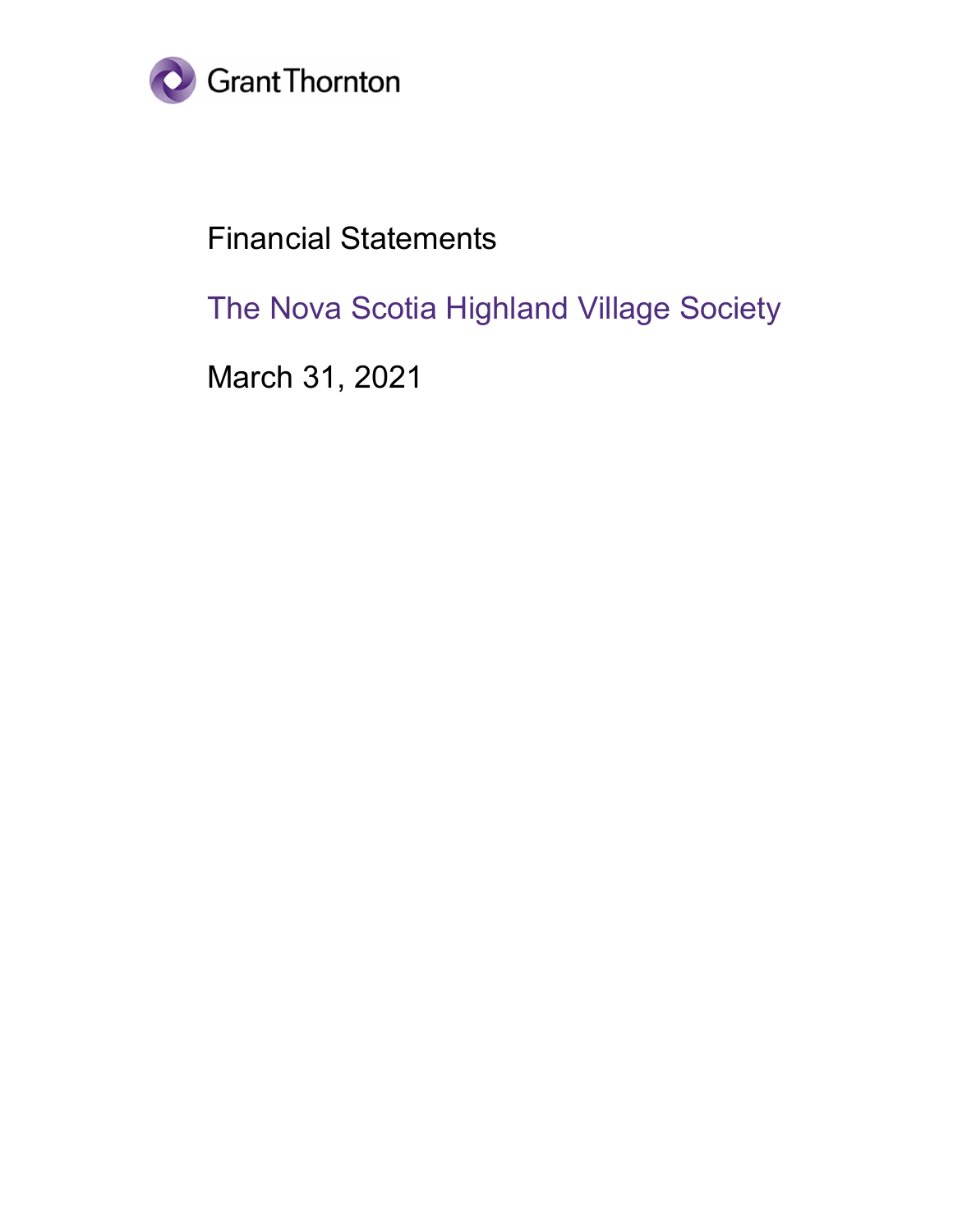# **Contents**

| <b>Independent Auditor's Report</b>                   | $1 - 2$  |
|-------------------------------------------------------|----------|
| <b>Statement of Revenue and Expenditures</b>          | 3        |
| Statement of Changes in Net Assets                    | 4        |
| <b>Statement of Financial Position</b>                | 5        |
| <b>Statement of Cash Flows</b>                        | 6        |
| Notes to the Financial Statements                     | $7 - 12$ |
| <b>Schedule of Retail Operations</b>                  | 13       |
| Schedule of Special Projects                          | 14       |
| Schedule of Cultural Interpretation and Programming   | 15       |
| Schedule of Site and Facilities                       | 16       |
| Schedule of Operating and Administrative Expenditures | 17       |

Page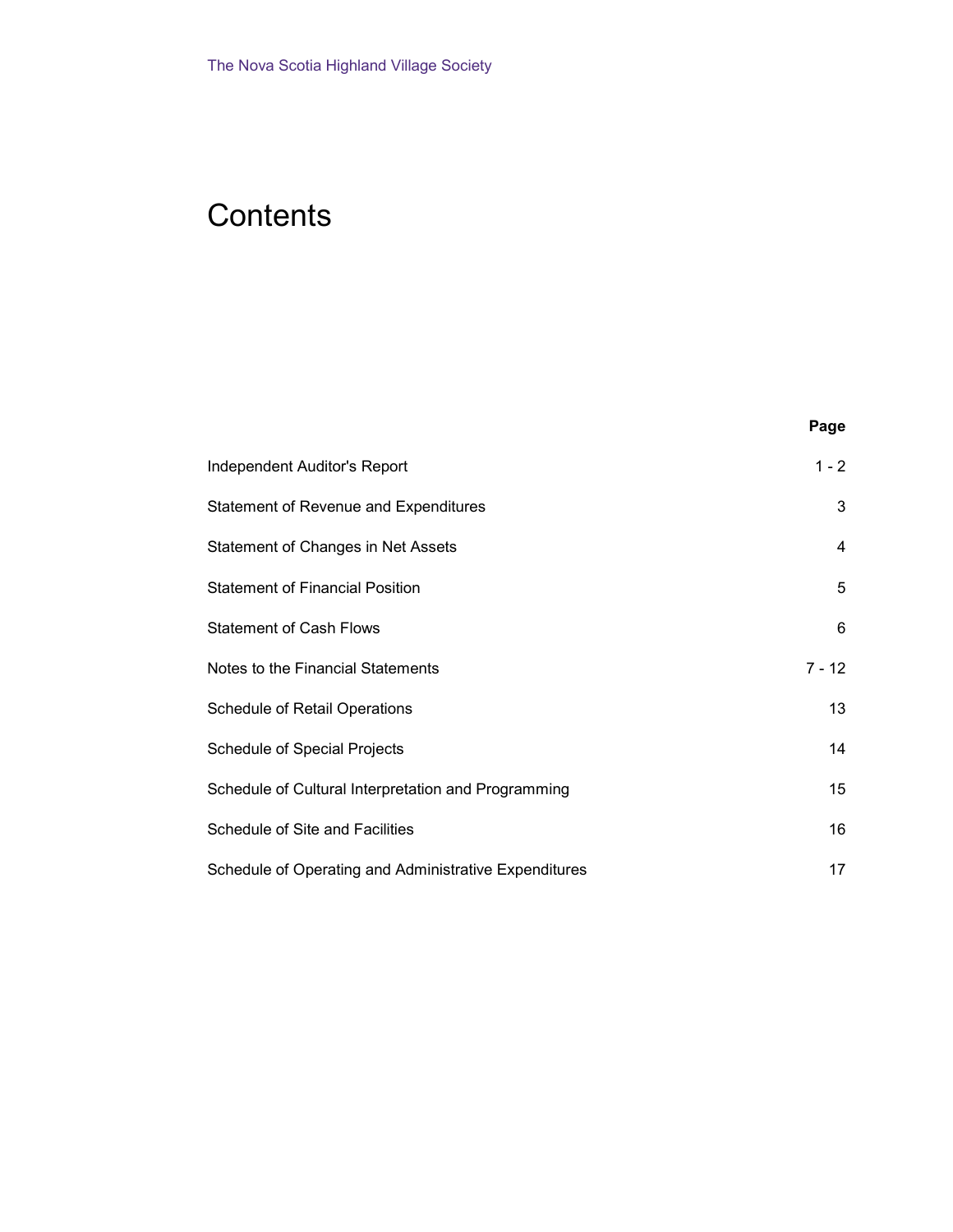

## Independent Auditor's Report

Grant Thornton LLP Suite 200, George Place 500 George Street Sydney, NS B1P 1K6

T +1 902 562 5581 F +1 902 562 0073 www.GrantThornton.ca

To the Board of Directors of The Nova Scotia Highland Village Society

#### Qualified opinion

We have audited the financial statements of The Nova Scotia Highland Village Society, which comprise the statement of financial position as at March 31, 2021, and the statements of revenue and expenditures, changes in net assets, and cash flows for the year then ended, and notes to the financial statements, including a summary of significant accounting policies and other schedules and supplementary information.

In our opinion, except for the effects of the matter described in the Basis for Qualified Opinion section of our report, the accompanying financial statements present fairly, in all material respects, the financial position of the Society as at March 31, 2021, and its results of operations and its cash flows for the year then ended in accordance with Canadian accounting standards for not-for-profit organizations.

#### Basis for qualified opinion

In common with many not-for-profit organizations, the Society derives revenue from fundraising activities the completeness of which is not susceptible to satisfactory audit verification. Accordingly, verification of these revenues was limited to the amounts recorded in the records of the Society. Therefore, we were not able to determine whether any adjustments might be necessary to fundraising revenue, excess of revenues over expenses, and cash flows from operations for the years ended March 31, 2021 and 2020, current assets as at March 31, 2021 and 2020, and net assets as at April 1 and March 31 for both the 2021 and 2020 years. Our audit opinion on the financial statements for the year ended March 31, 2020 was modified accordingly because of the possible effects of this limitation in scope.

We conducted our audit in accordance with Canadian generally accepted auditing standards. Our responsibilities under those standards are further described in the Auditor's responsibilities for the audit of the financial statements section of our report. We are independent of the Society in accordance with the ethical requirements that are relevant to our audit of the financial statements in Canada, and we have fulfilled our other ethical responsibilities in accordance with these requirements. We believe that the audit evidence we have obtained is sufficient and appropriate to provide a basis for our qualified opinion.

#### Responsibilities of management and those charged with governance for the financial statements

Management is responsible for the preparation and fair presentation of the financial statements in accordance with Canadian accounting standards for not-for-profit organizations, and for such internal control as management determines is necessary to enable the preparation of financial statements that are free from material misstatement, whether due to fraud or error.

> Audit | Tax | Advisory © Grant Thornton LLP. A Canadian Member of Grant Thornton International Ltd 1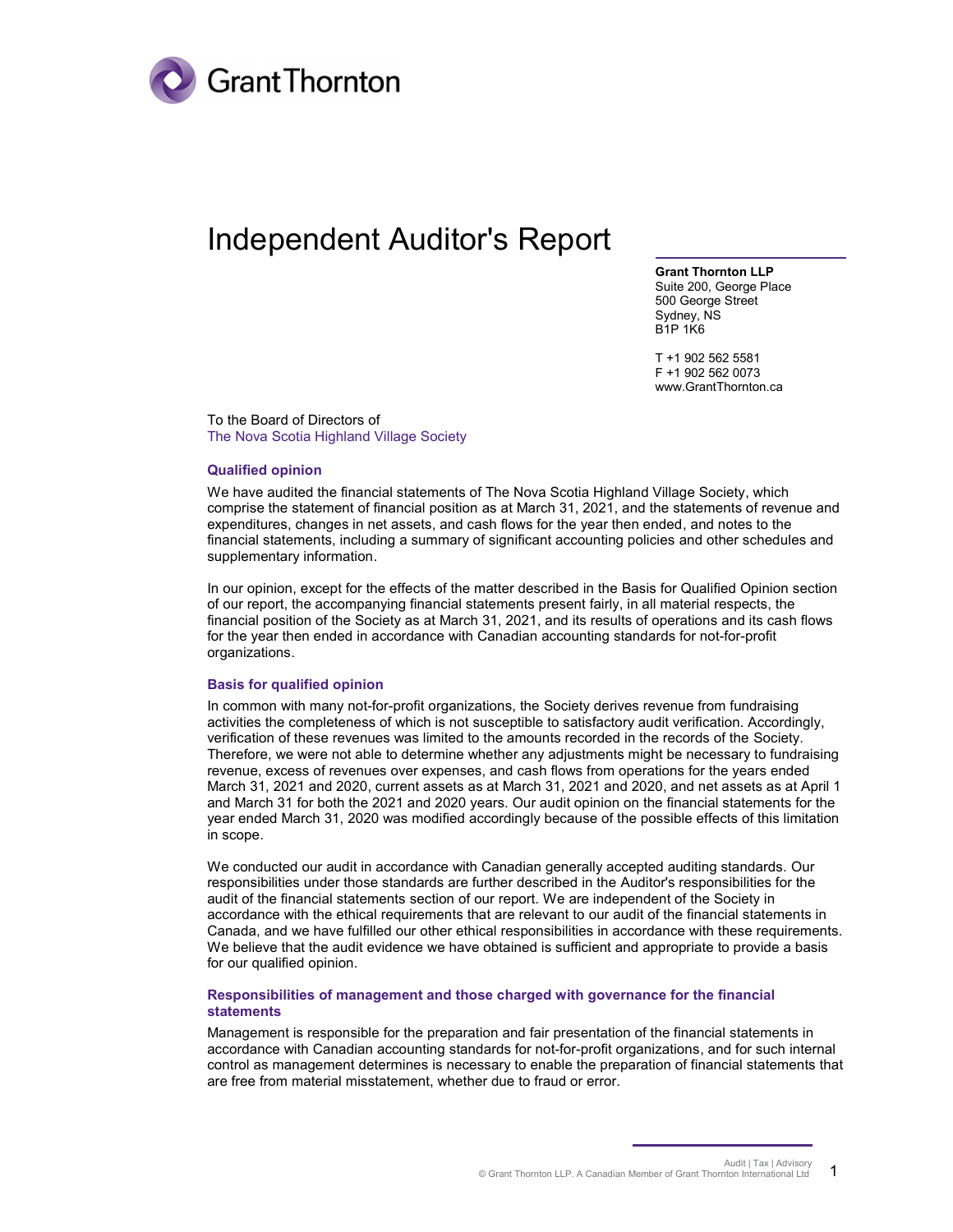# Independent Auditor's Report (continued)

In preparing the financial statements, management is responsible for assessing the Society's ability to continue as a going concern, disclosing, as applicable, matters related to going concern and using the going concern basis of accounting unless management either intends to liquidate the Society or to cease operations, or has no realistic alternative but to do so.

Those charged with governance are responsible for overseeing the Society's financial reporting process.

#### Auditor's responsibilities for the audit of the financial statements

Our objectives are to obtain reasonable assurance about whether the financial statements as a whole are free from material misstatement, whether due to fraud or error, and to issue an auditor's report that includes our opinion. Reasonable assurance is a high level of assurance, but is not a guarantee that an audit conducted in accordance with Canadian generally accepted auditing standards will always detect a material misstatement when it exists. Misstatements can arise from fraud or error and are considered material if, individually or in the aggregate, they could reasonably be expected to influence the economic decisions of users taken on the basis of these financial statements. As part of an audit in accordance with Canadian generally accepted auditing standards, we exercise professional judgment and maintain professional skepticism throughout the audit. We also:

- Identify and assess the risks of material misstatement of the financial statements, whether due to fraud or error, design and perform audit procedures responsive to those risks, and obtain audit evidence that is sufficient and appropriate to provide a basis for our opinion. The risk of not detecting a material misstatement resulting from fraud is higher than for one resulting from error, as fraud may involve collusion, forgery, intentional omissions, misrepresentations, or the override of internal control.
- Obtain an understanding of internal control relevant to the audit in order to design audit procedures that are appropriate in the circumstances, but not for the purpose of expressing an opinion on the effectiveness of the Society's internal control.
- Evaluate the appropriateness of accounting policies used and the reasonableness of accounting estimates and related disclosures made by management.
- Conclude on the appropriateness of management's use of the going concern basis of accounting and, based on the audit evidence obtained, whether a material uncertainty exists related to events or conditions that may cast significant doubt on the Society's ability to continue as a going concern. If we conclude that a material uncertainty exists, we are required to draw attention in our auditor's report to the related disclosures in the financial statements or, if such disclosures are inadequate, to modify our opinion. Our conclusions are based on the audit evidence obtained up to the date of our auditor's report. However, future events or conditions may cause the Society to cease to continue as a going concern.
- Evaluate the overall presentation, structure and content of the financial statements, including the disclosures, and whether the financial statements represent the underlying transactions and events in a manner that achieves fair presentation.

We communicate with those charged with governance regarding, among other matters, the planned scope and timing of the audit and significant audit findings, including any significant deficiencies in internal control that we identify during our audit.

Grant Thouton LLP

Sydney, Canada

June 7, 2021 Chartered Professional Accountants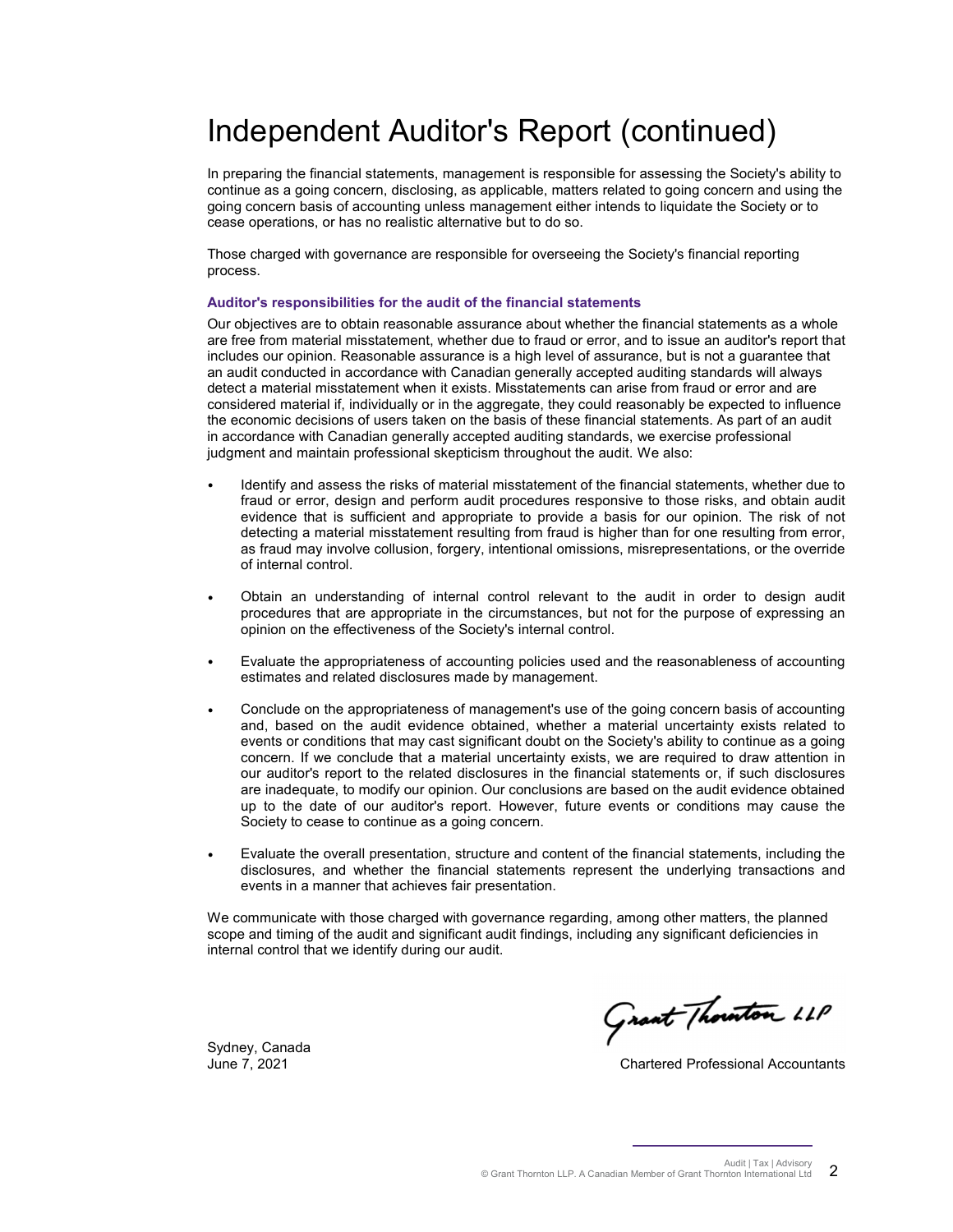|                                                                                                                                                                                           | <b>Statement of Revenue and Expenditures</b>      |                                                             |                                                               |  |  |  |  |  |  |
|-------------------------------------------------------------------------------------------------------------------------------------------------------------------------------------------|---------------------------------------------------|-------------------------------------------------------------|---------------------------------------------------------------|--|--|--|--|--|--|
| Year ended March 31                                                                                                                                                                       | 2021<br><b>Budget</b><br>(Note 8)                 | 2021<br>Actual                                              | 2020<br>Actual                                                |  |  |  |  |  |  |
| Revenue                                                                                                                                                                                   |                                                   |                                                             |                                                               |  |  |  |  |  |  |
| Provincial grant - Nova Scotia Museum<br>Admission fees<br>Food service and fundraising<br><b>Miscellaneous</b><br>Donations<br>Interest<br>Nova Scotia Transportation and Infrastructure | 745,496<br>40,000<br>1,400<br>500<br>2,000<br>900 | \$<br>745,496<br>13,018<br>1,108<br>4,522<br>1,064<br>3,738 | 743,096<br>\$<br>147,895<br>53,339<br>2,539<br>5,660<br>6,638 |  |  |  |  |  |  |
| Renewal<br>Programming<br>Canada Emergency Wage Subsidy<br>Retail operations (Schedule 1)<br>Special projects (Schedule 2)                                                                | 30,000<br>255,360<br>40,000                       | 30,013<br>20<br>490,908<br>27,008<br>488,000                | 34,034<br>18,921<br>137,593<br>473,063                        |  |  |  |  |  |  |
|                                                                                                                                                                                           | 1,115,656                                         | 1,804,895                                                   | 1,622,778                                                     |  |  |  |  |  |  |
| Retail operations (Schedule 1)<br>Special projects (Schedule 2)<br>Cultural interpretation and                                                                                            | 29,500<br>85,800                                  | 24,939<br>486,883                                           | 83,408<br>483,575                                             |  |  |  |  |  |  |
| programming (Schedule 3)<br>Site and facilities (Schedule 4)<br>Operating and administrative                                                                                              | 16,000<br>75,000                                  | 9,082<br>75,933                                             | 22,288<br>65,777                                              |  |  |  |  |  |  |
| expenditures (Schedule 5)                                                                                                                                                                 | 897,472                                           | 895,037                                                     | 931,538                                                       |  |  |  |  |  |  |
|                                                                                                                                                                                           | 1,103,772                                         | 1,491,874                                                   | 1,586,586                                                     |  |  |  |  |  |  |
| Excess of revenue over expenditures before other<br>items                                                                                                                                 | 11,884                                            | 313,021                                                     | 36,192                                                        |  |  |  |  |  |  |
| Other items<br>Depreciation<br>Renovation projects                                                                                                                                        | (11,000)                                          | (8,976)                                                     | (5,903)<br>(7, 346)                                           |  |  |  |  |  |  |
|                                                                                                                                                                                           | (11,000)                                          | (8,976)                                                     | (13, 249)                                                     |  |  |  |  |  |  |
| Excess of revenue over expenditures                                                                                                                                                       | 884                                               | 304,045<br>\$                                               | 22,943<br>\$                                                  |  |  |  |  |  |  |

# The Nova Scotia Highland Village Society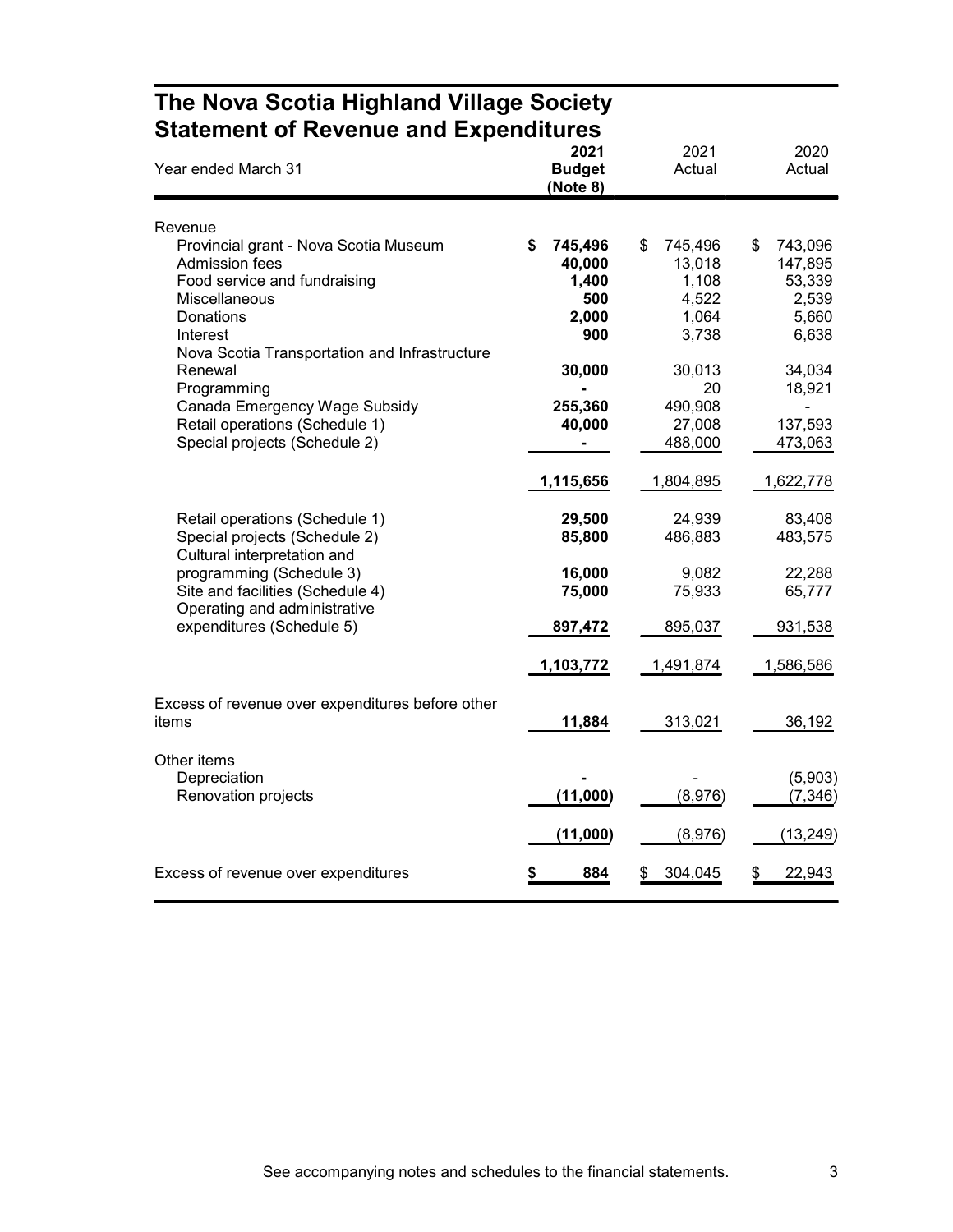### The Nova Scotia Highland Village Society Statement of Changes in Net Assets

Year ended March 31

|                                     |                             | Internally<br>restricted | Internally<br>restricted              | Internally<br>restricted           |    |                      |     |               |
|-------------------------------------|-----------------------------|--------------------------|---------------------------------------|------------------------------------|----|----------------------|-----|---------------|
|                                     | <b>Unrestricted</b><br>fund | Replacement<br>reserve   | <b>Site</b><br>development<br>reserve | <b>Unused sick</b><br>days reserve |    | <b>Total</b><br>2021 |     | Total<br>2020 |
| Balance, beginning of year          | \$<br>8,515                 | \$<br>199,909            | \$<br>121,542                         | \$<br>20,343                       | S. | 350,309              | \$  | 327,366       |
| Excess of revenue over expenditures | 304,045                     | $\overline{\phantom{0}}$ |                                       |                                    |    | 304,045              |     | 22,943        |
| Transfer to (from) reserve (net)    | (3,350)                     |                          | 3,350                                 |                                    |    |                      |     |               |
| Balance, end of year                | 309,210                     | 199,909                  | 124,892                               | 20,343                             |    | 654,354              | \$. | 350,309       |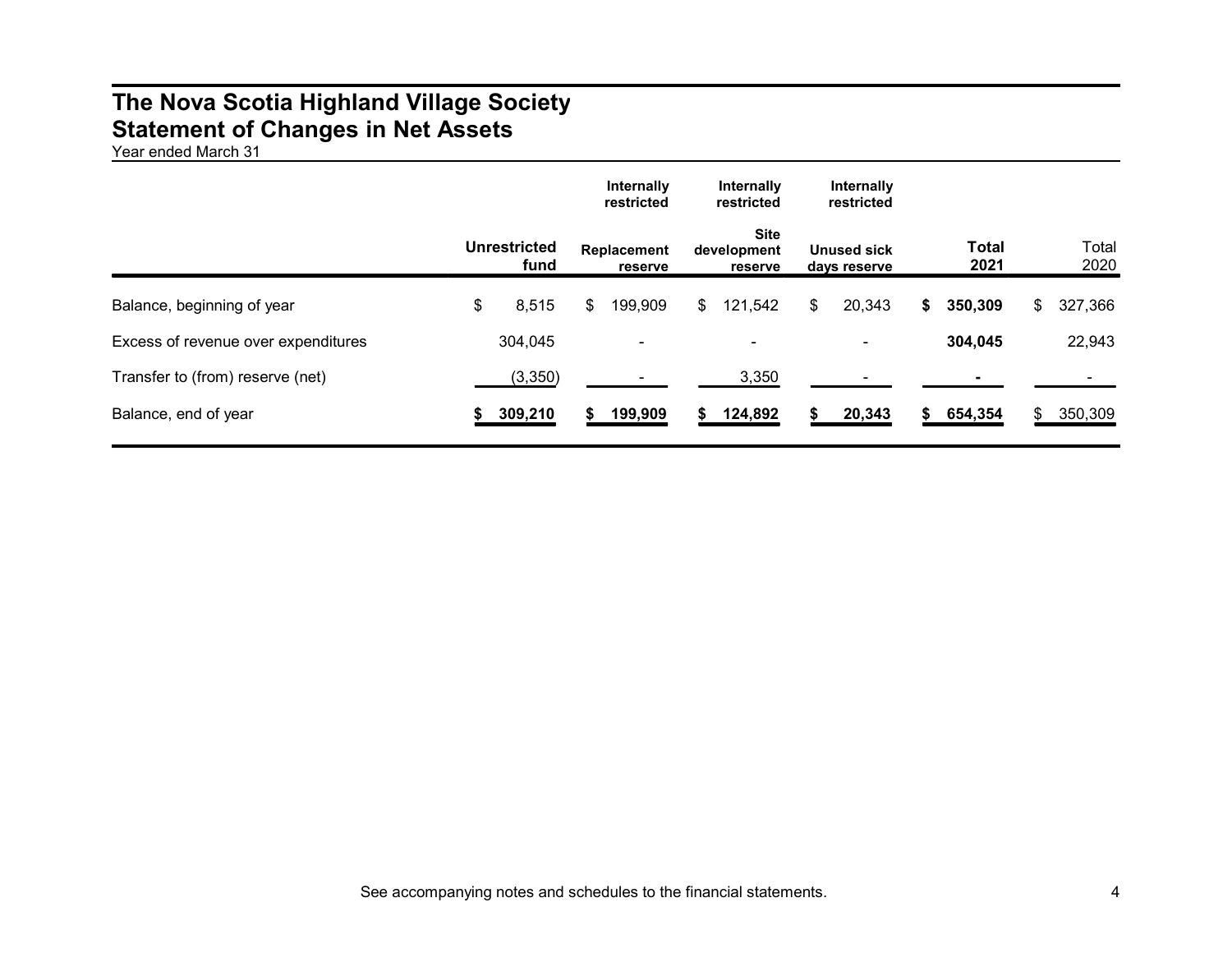| The Nova Scotia Highland Village Society<br><b>Statement of Financial Position</b>           |                                            |                                             |
|----------------------------------------------------------------------------------------------|--------------------------------------------|---------------------------------------------|
| March 31                                                                                     | 2021                                       | 2020                                        |
| <b>Assets</b><br>Current                                                                     |                                            |                                             |
| Cash<br><b>Receivables</b><br>Inventory<br>Prepaids                                          | \$<br>763,774<br>80,021<br>43,939<br>4,761 | £.<br>712,217<br>52,142<br>34,015<br>10,851 |
|                                                                                              | 892,495                                    | 809,225                                     |
| <b>Restricted cash</b>                                                                       | 365,242                                    | 167,852                                     |
|                                                                                              | \$1,257,737                                | 977,077<br>\$                               |
| <b>Liabilities</b><br>Current                                                                |                                            |                                             |
| Payables and accruals<br>Deferred revenue - operating<br>Deferred revenue - site development | \$<br>113,976<br>124,165<br>365,242        | 401,084<br>£.<br>57,832<br>167,852          |
|                                                                                              | 603,383                                    | 626,768                                     |
| <b>Surplus</b><br>Net assets (Page 4)                                                        | 654,354                                    | 350,309                                     |
|                                                                                              | \$1,257,737                                | 977,077<br>\$                               |

Contingency (Note 4)<br>Commitment (Note 5)

On behalf of the Board

raction

Director Betty Lord Director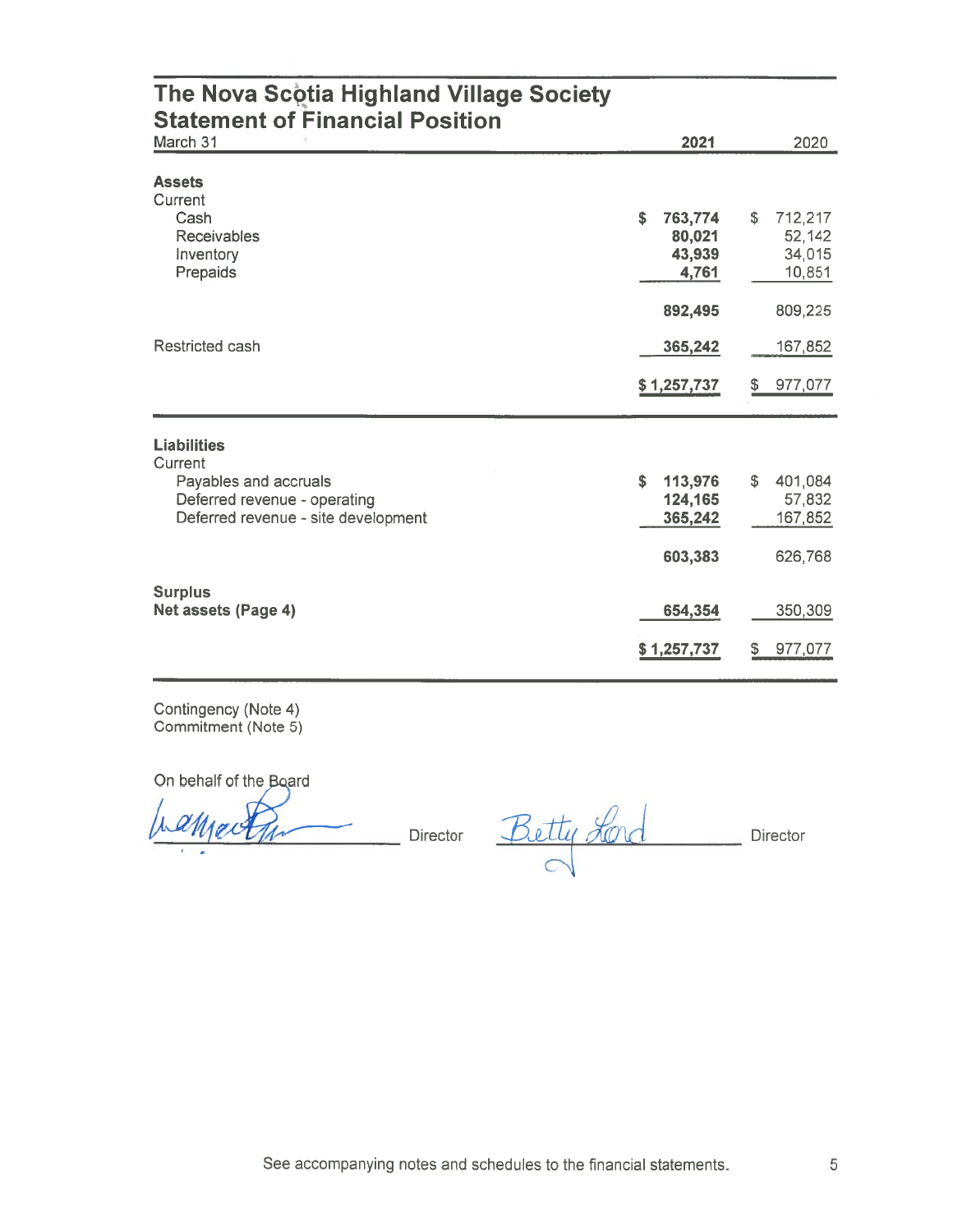| The Nova Scotia Highland Village Society<br><b>Statement of Cash Flows</b>                         |                                |                              |
|----------------------------------------------------------------------------------------------------|--------------------------------|------------------------------|
| Year ended March 31                                                                                | 2021                           | 2020                         |
| Increase (decrease) in cash                                                                        |                                |                              |
| <b>Operating</b><br>Excess of revenue over expenditures<br>Item not affecting cash<br>Amortization | \$<br>304,045                  | \$<br>22,943<br>5,903        |
| Change in non-cash working capital items (Note 6)                                                  | 304,045<br>(55,098)<br>248,947 | 28,846<br>350,572<br>379,418 |
| <b>Financing</b><br>Change in restricted cash                                                      | (197, 390)                     | (60, 224)                    |
| Increase in cash                                                                                   | 51,557                         | 319,194                      |
| Cash<br>Beginning of year                                                                          | 712,217                        | 393,023                      |
| End of year                                                                                        | 763,774                        | 712,217                      |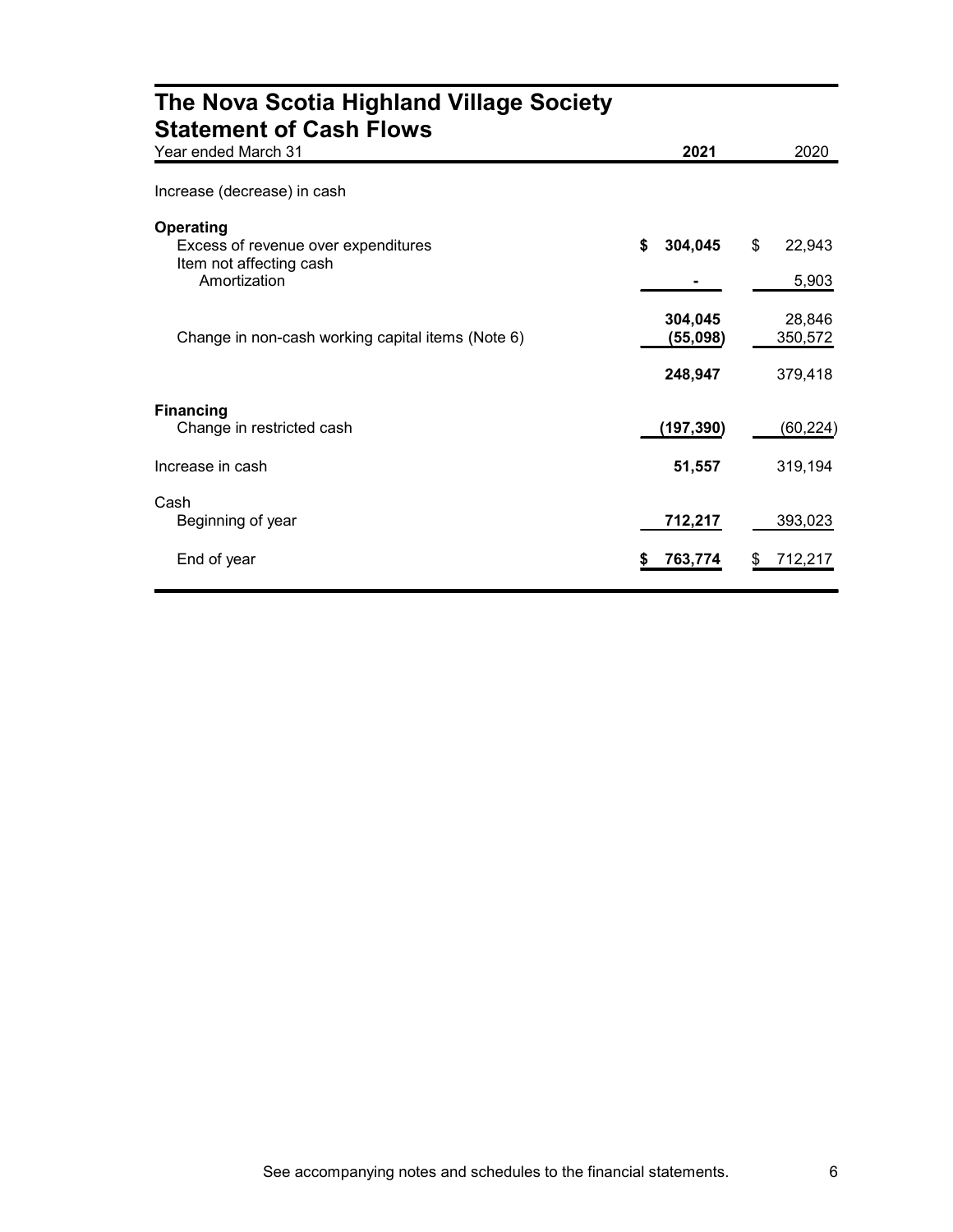March 31, 2021

### 1. Nature of operations

The Nova Scotia Highland Village Society operates the Baile nan Gàidheal | Highland Village, a living history museum and cultural centre for Gaelic language and culture in Nova Scotia. The Museum is a locally managed site of the Nova Scotia Museum. The Society manages the site on behalf of the Province of Nova Scotia. The assets (i.e. land, buildings, artifacts, furnishings, equipment, etc.) are owned by the Province of Nova Scotia. The Society is incorporated under the Societies Act of the Province of Nova Scotia and is a registered charity with the Canada Revenue Agency.

### 2. Basis of accounting and summary of significant accounting policies

### Basis of presentation

The Society has prepared these financial statements in accordance with Canadian Accounting Standards for Not-for-Profit Organizations (ASNPO).

### Basis of accounting

The Operating Fund (unrestricted) is used for the general operations of Baile nan Gàidheal | Highland Village, a part of the Nova Scotia Museum. Income and expenses from the fund are guided by the annual budget approved by the Society's Board of Trustees.

The Replacement Reserve Fund is used to support the financing of special projects to advance the work of the Highland Village. The Board may also authorize transfers from the fund to the operating account to cover emergency or unforeseen expenditures or shortfalls in the operating budget of the Society. All expenditures must be approved by the Board.

The Site Development Reserve Fund is an internally restricted fund that was established to support the Highland Village's \$3.6 million site development plan, which includes the proceeds of the Society's fundraising efforts.

The Sick Days Reserve Fund is used to cover wage expenses for replacement staff up to the value of the accrued unused sick days for the staff person being replaced.

### Cash and cash equivalents

Cash and cash equivalents includes cash on hand, balances with banks, and highly liquid temporary money market instruments with original maturities of one year or less.

### Revenue recognition

The Society uses the deferral method for externally restricted contributions, which primarily consist of government grants toward special programs. Grant revenue is recognized when the criteria set out in the grant have been fulfilled.

Unrestricted contributions are recognized as revenue when received or receivable if the amount can be reasonably estimated and collection is reasonably assured.

Revenue on retail sales is recognized at the point of sale, when the customer receives and pays for the goods.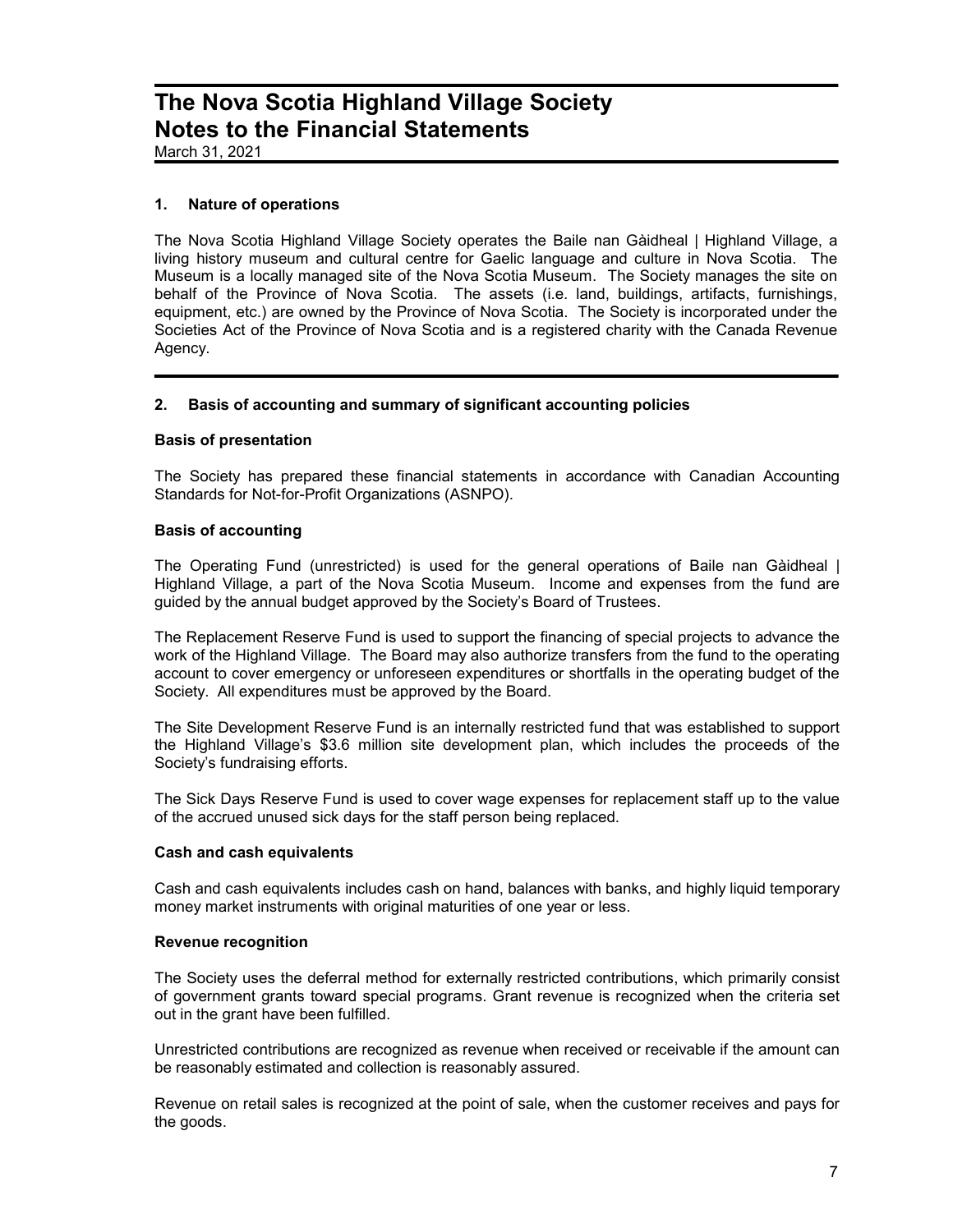March 31, 2021

### 2. Basis of accounting and summary of significant accounting policies (continued)

#### Government assistance

The Society recognizes government assistance toward current expenses in the statement of earnings. When government assistance relates to future expenses, the Society defers the assistance and recognizes it in the statement of earnings as the related expenses are incurred.

### Use of estimates

In preparing the Society's financial statements, management is required to make estimates and assumptions that affect the reported amounts of assets and liabilities, the disclosure of contingent assets and liabilities at the date of the financial statements, and reported amounts of revenue and expenditures during the period. Actual results could differ from these estimates.

#### **Inventory**

The cost of inventories is comprised of directly attributable costs and includes the purchase price, plus other costs incurred in bringing the inventories to their present location and condition, such as freight. The cost is reduced by the value of rebates and allowances received from vendors. The Society estimates net realizable value as the amount that inventories are expected to be sold. Inventories are written down to net realizable value when the cost of inventories is not estimated to be recoverable due to obsolescence, damage or declining selling prices. When circumstances that previously caused inventories to be written down below cost no longer exist or when there is clear evidence of an increase in selling price, the amount of the write-down previously recorded is reversed. Costs that do not contribute to bringing inventories to their present location and condition, such as storage and administrative overheads, are specifically excluded from the cost of inventories and are expensed in the period incurred.

The cost of inventory recognized as an expense during fiscal 2021 was \$24,939 (2020 – \$83,408). No write-down of inventories below their cost to their net realizable value was made in fiscal 2020. There were no reversals of inventories written down previously that are no longer estimated to sell below cost.

### Financial instruments

The Society considers any contract creating a financial asset, liability or equity instrument as a financial instrument, except in certain limited circumstances. The Society accounts for the following as financial instruments:

- cash and cash equivalents
- receivables
- payables and accruals

A financial asset or liability is recognized when the Society becomes party to contractual provisions of the instrument.

The Society's financial instruments are measured at fair value when issued or acquired. For financial instruments subsequently measured at cost or amortized cost, fair value is adjusted by the amount of the related financing fees and transaction costs. Transaction costs and financing fees relating to financial instruments that are measured subsequently at fair value are recognized in operations in the year in which they are incurred.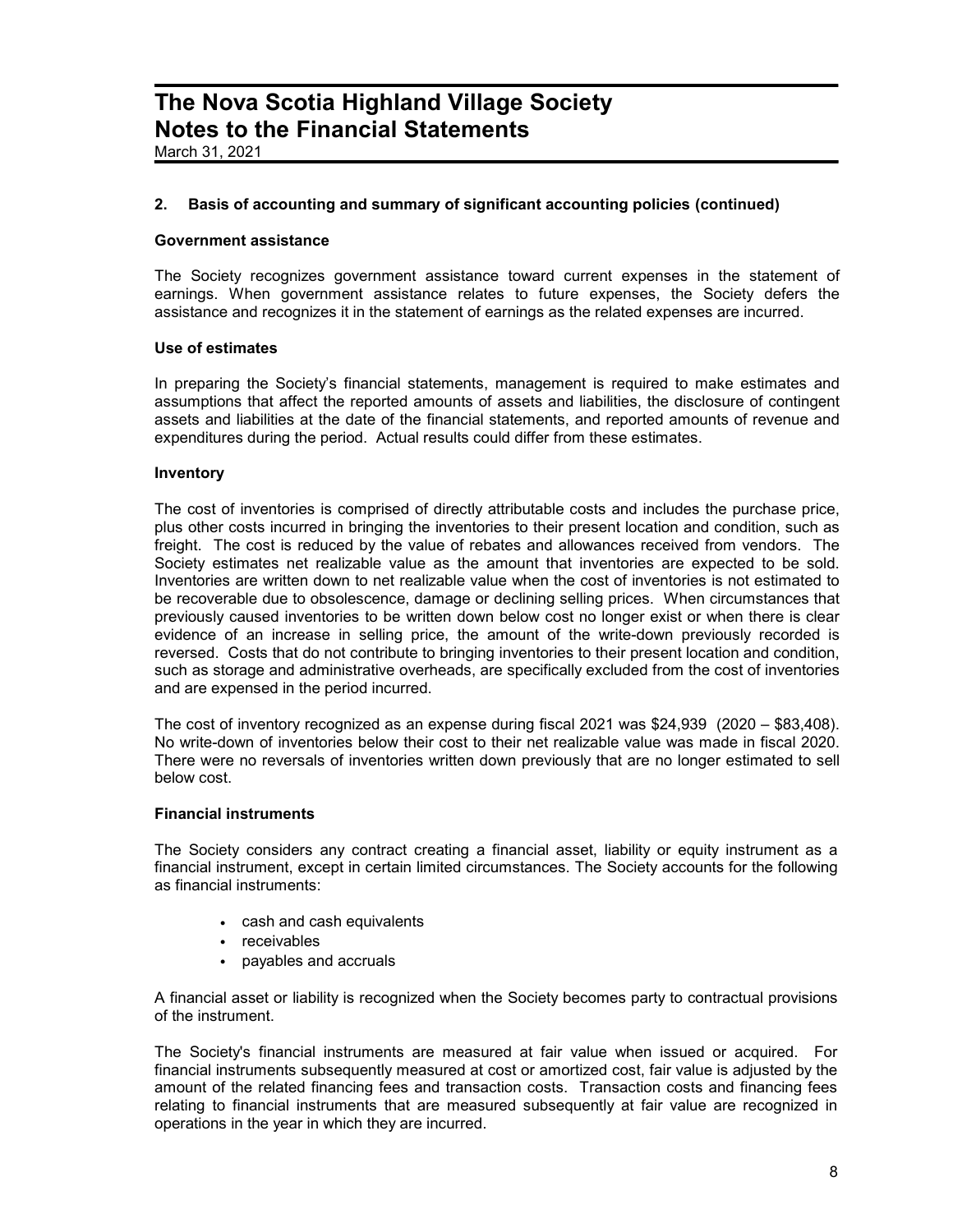March 31, 2021

### 2. Basis of accounting and summary of significant accounting policies (continued)

### Financial instruments (continued)

Financial assets and financial liabilities are subsequently measured according to the following methods:

| <b>Financial instrument</b> | <b>Subsequent measurement</b>                  |
|-----------------------------|------------------------------------------------|
| Cash and cash equivalents   | Amortized cost (which approximates fair value) |
| <b>Receivables</b>          | Amortized cost                                 |
| Prepaids                    | Amortized cost                                 |
| Payables and accruals       | Amortized cost                                 |
| Deferred revenue            | Amortized cost                                 |
| Long-term debt              | Amortized cost                                 |

The Society removes financial liabilities, or a portion of it, when the obligation is discharged, cancelled or expires.

Financial assets measured at cost are tested for impairment when there are indicators of impairment. Previously recognized impairment losses are reversed to the extent of the improvement provided the asset is not carried at an amount, at the date of the reversal, greater than the amount that would have been the carrying amount had no impairment loss been recognized previously. The amounts of write-downs or reversals are recognized in net income.

### Contributed services and materials

Because of the difficulty of determining their fair value, contributed services and materials are not recognized in the financial statements.

### 3. Wages and benefits

|                                                                             | 2021<br><b>Budget</b><br>(Note 8) | 2021<br>Actual                    | 2020<br>Actual                     |
|-----------------------------------------------------------------------------|-----------------------------------|-----------------------------------|------------------------------------|
| Gross wages<br>Less: grants<br>Nova Scotia Department of Labour and         | 831,113<br>\$                     | 842,159<br>S                      | 818,512<br>S                       |
| <b>Advanced Education</b><br>Service Canada<br>Other federal wage subsidies | (17, 364)<br>(12,000)             | (11, 466)<br>(11, 476)<br>(7,205) | (15, 797)<br>(13, 758)<br>(1, 475) |
|                                                                             | 801,749                           | 812,012                           | 787,482                            |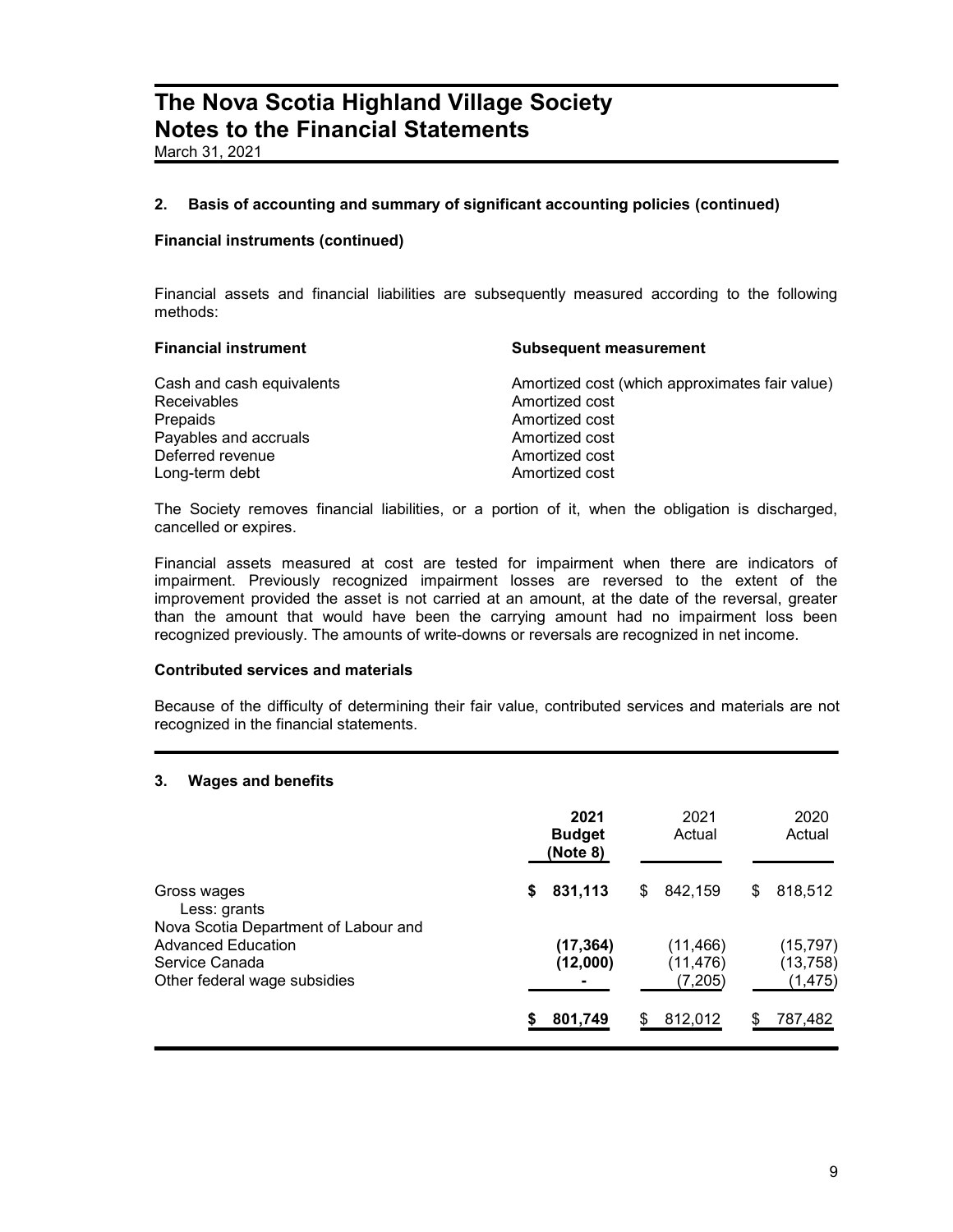March 31, 2021

### 4. Contingency

Under terms of the Society's human resource management policy, employees are able to accumulate unused sick days to a maximum of 120 days. In the event that an employee is not able to work for an extended period due to illness, the Society would be required to pay the employee based on the number of unused sick days accrued, as well as being required to hire replacement staff, thereby significantly increasing the wage expense for that period. As of March 31, 2021, the Society's employees have accrued a total of 765 (2020 - 686) unused sick days, and management has estimated a total cost of \$133,036 (2020 - \$121,208), which is in excess of the \$20,343 (2020 - \$20,343) in the sick day reserve. An estimate of the potential liability cannot be made as it is not possible to determine which employees, if any, will have to use their unused sick days due to future illness.

### 5. Commitment

The land and all fixed assets in use by the Society are the property of the Province of Nova Scotia. Use of the property and related assets is subject to the terms of the agreement signed April 1, 2019 between the Society and the Province of Nova Scotia. The Society is permitted to use the property only for the purpose of operating a museum. The current agreement is in effect until March 31, 2044, at which point it may be renewed if both parties wish to do so.

| 6. | Change in non-cash working capital items                                                 | 2021                                                        |   | 2020                                                 |
|----|------------------------------------------------------------------------------------------|-------------------------------------------------------------|---|------------------------------------------------------|
|    | <b>Receivables</b><br>Inventory<br>Prepaids<br>Payables and accruals<br>Deferred revenue | \$<br>(27, 879)<br>(9,924)<br>6,090<br>(287,108)<br>263,723 | S | (47, 913)<br>(2,524)<br>(6,092)<br>349,461<br>57,640 |
|    |                                                                                          | (55,098)                                                    |   | 350,572                                              |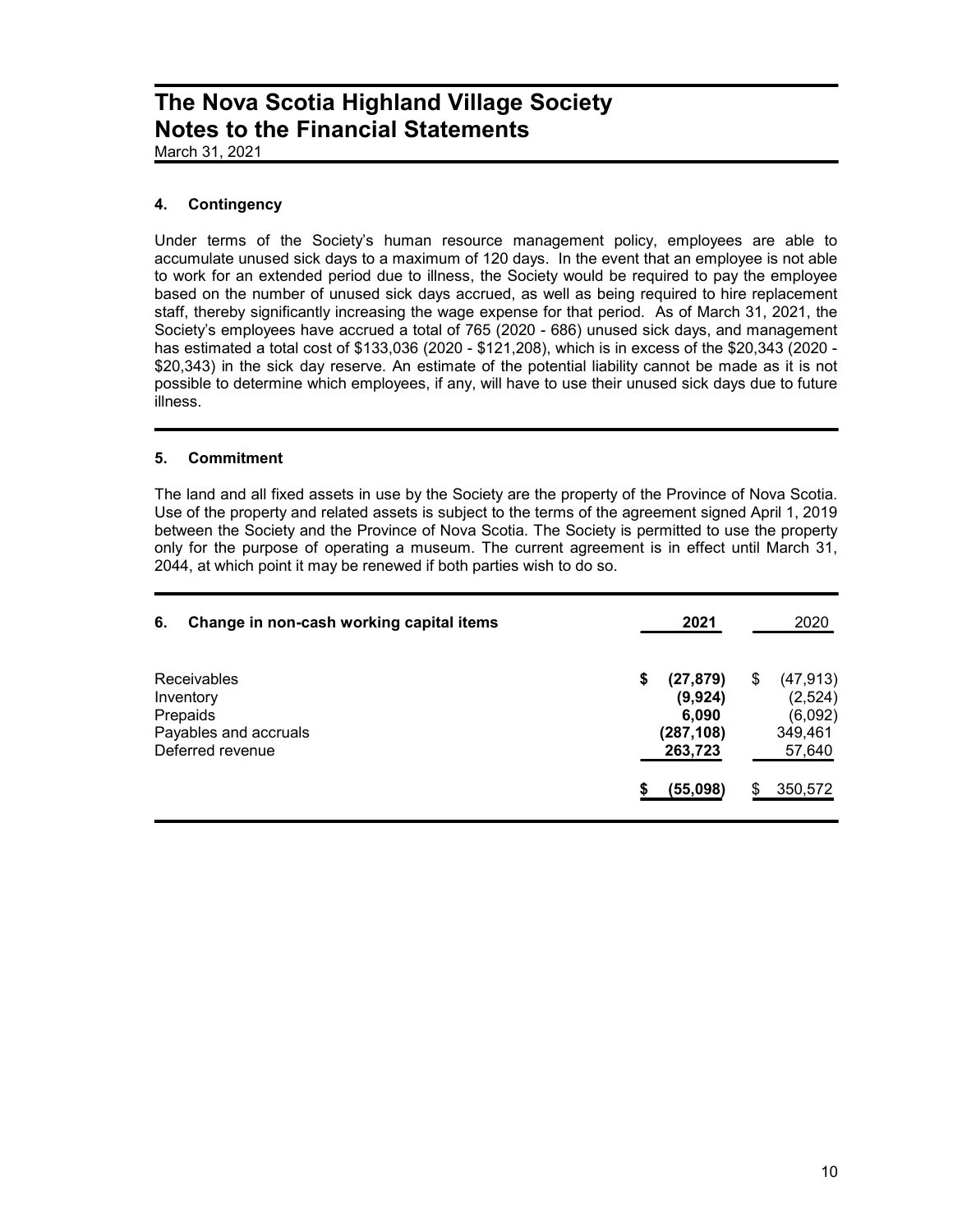March 31, 2021

### 7. Impacts of COVID-19

Since December 31, 2019, the spread of COVID-19 has severely impacted many local economies around the globe. In many countries, including Canada, businesses were forced to cease or limit operations for long periods of time. Measures taken to contain the spread of the virus, including travel bans, quarantines, social distancing, and closures of non-essential services have triggered significant disruptions to businesses worldwide, resulting in an economic slowdown. Global stock markets have also experienced great volatility and a significant weakening. Governments and central banks have responded with monetary and fiscal interventions to stabilize economic conditions.

The spread of COVID-19 has resulted in a major loss of admissions, food service, and retail business. The loss of cruise ship and other tourism activity has caused a sharp decrease in visits. This has resulted in a decrease in both revenue and related expenses for the year. The provincial grant has remained consistent, allowing the Society to maintain operations.

During the year, the Society confirmed its eligibility to receive funding from the government under Canada Emergency Wage Subsidy ("CEWS") program and qualified for \$490,908 of this government assistance related to fiscal 2021.

### 8. Budget amounts

The 2021 budget amounts on the Statement of revenue and expenditures and the Schedules to the Financial Statements, are presented for information purposes only, are unaudited and not covered by the audit report of Grant Thornton LLP, Chartered Professional Accountants, dated June 7, 2021.

### 9. Financial instruments

The Society is exposed to various risks through its financial instruments. The following analysis provides a measure of the Society's risk exposures and concentrations at March 31, 2020.

(a) Fair values

The book value of cash and cash equivalents, receivables, and payables and accruals approximates fair value as of March 31, 2020, due to their short-term maturity.

(b) Liquidity risk

The Society does have liquidity risk in payables and accruals of \$113,976 (2020 - \$401,084). Liquidity risk is the risk that the Society will encounter difficulty in meeting the obligations associated with its financial liabilities. The Society is exposed to this risk mainly in respect of its payables and accruals.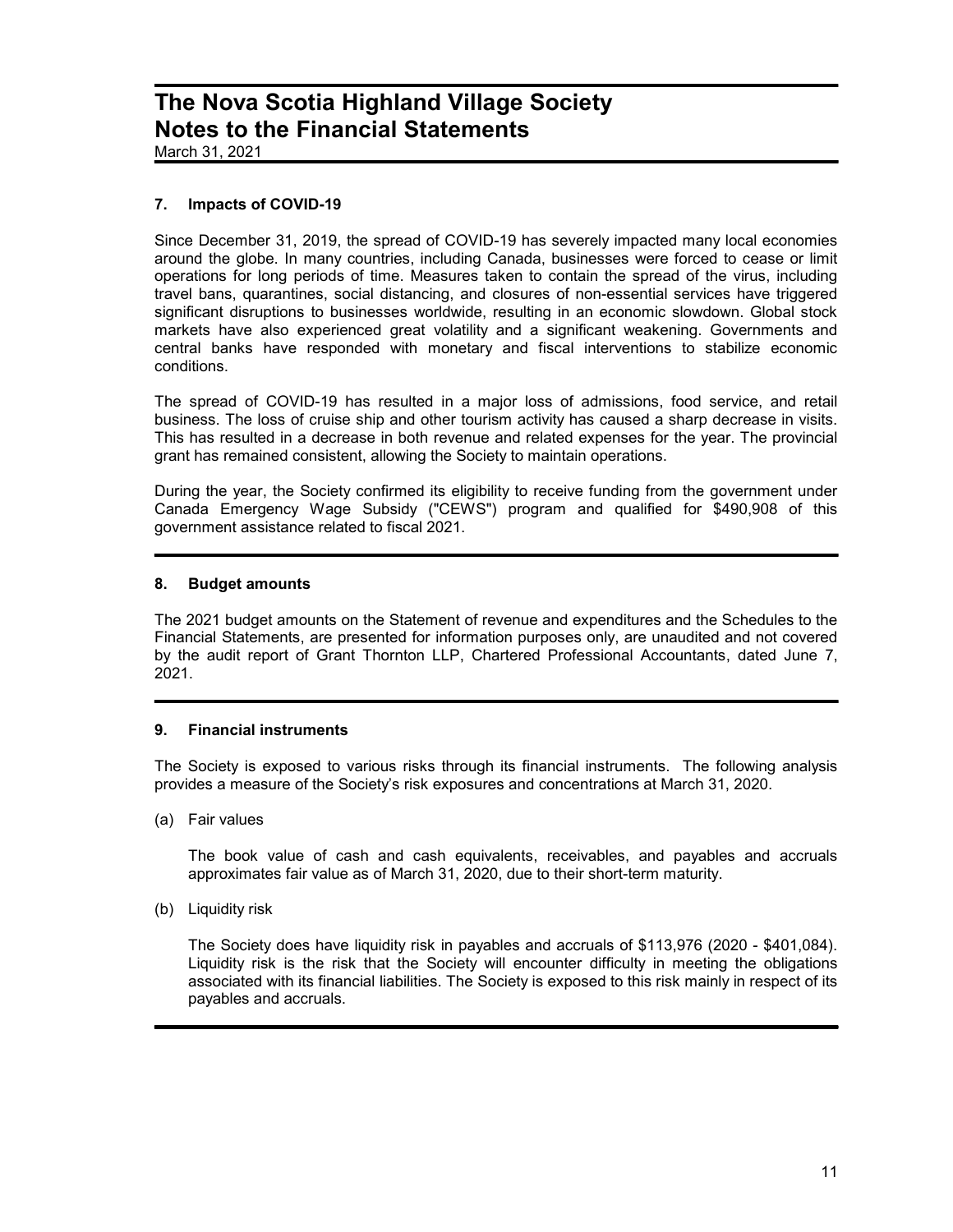March 31, 2021

### 10. Renumeration

Pursuant to the Public Sector Compensation Disclosure Act, the Nova Scotia Highland Village Society is required to disclose individuals with compensation greater than \$100,000. There are no board members, officers, employees, contractors, or consultants with compensation greater than \$100,000.

### 11. Contributed services

A substantial number of volunteers contribute a significant amount of their time each year, culminating in 689 volunteer hours in the current year (2020 - 2,193). Because of the difficulty of determining the fair value, contributed services are not recognized in the financial statements.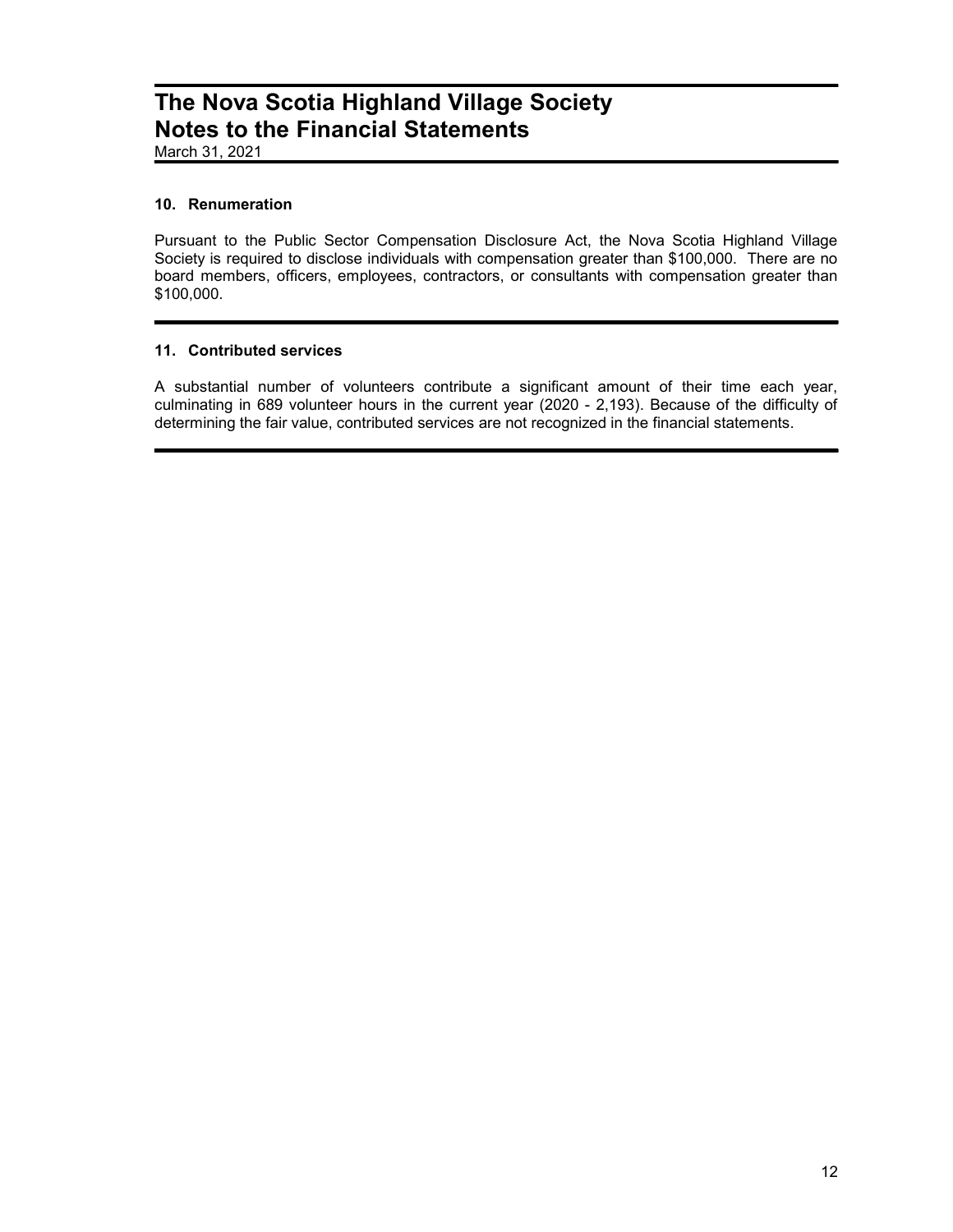### The Nova Scotia Highland Village Society Schedule of Retail Operations

| Year ended March 31   | 2021<br><b>Budget</b><br>(Note 8) | 2021<br>Actual |    | 2020<br>Actual |
|-----------------------|-----------------------------------|----------------|----|----------------|
| Gift shop<br>Sales    | \$<br>40,000                      | \$<br>27,008   | \$ | 137,593        |
| Cost of goods sold    | 29,500                            | 24,939         |    | 83,408         |
| Gross profit on sales | 10,500                            | \$<br>2,069    | S  | 54,185         |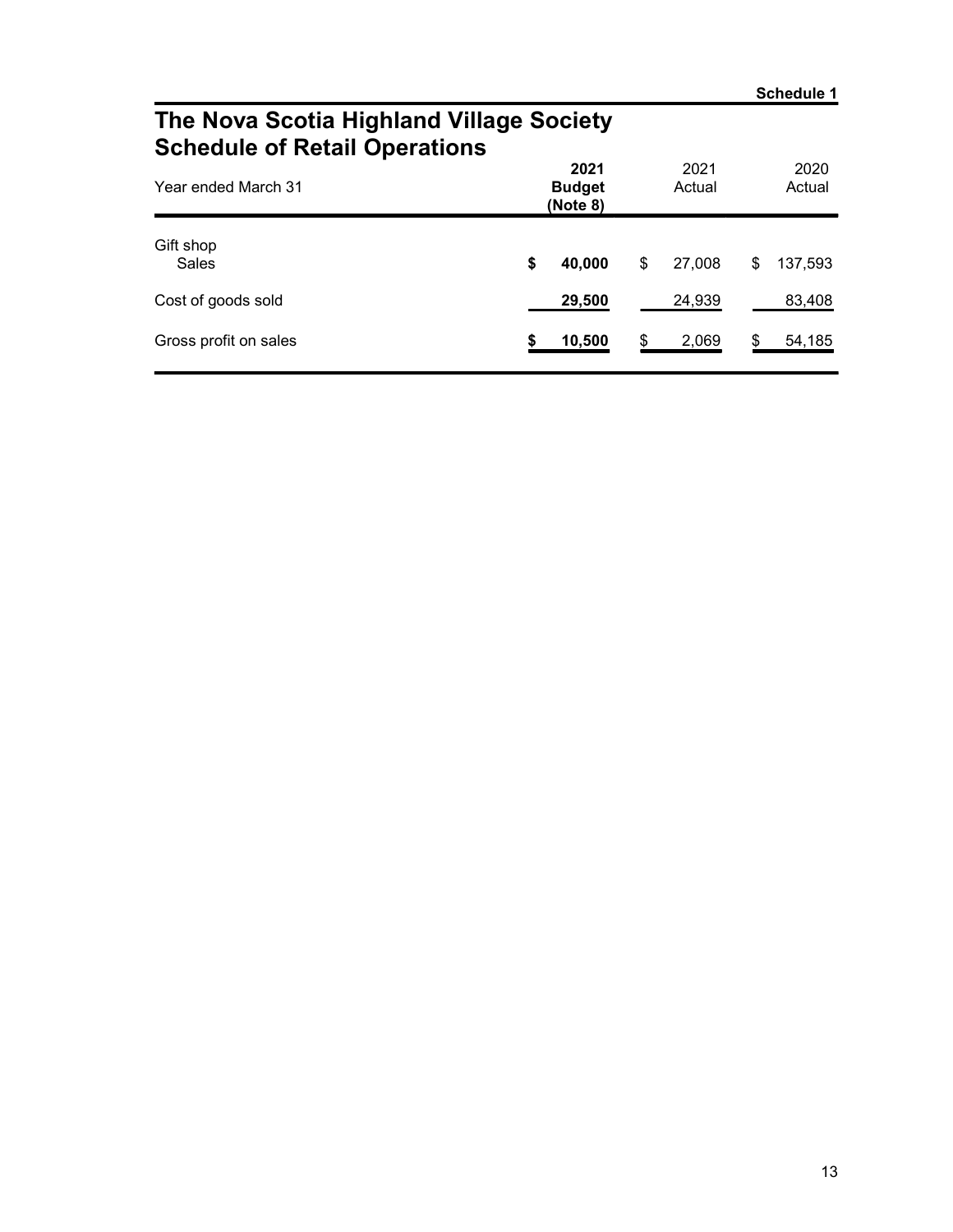**Schedule 2**

### **The Nova Scotia Highland Village Society Schedule of Special Projects**

| Year ended March 31                                                       | 2021<br><b>Budget</b><br>(Note 8) | 2021<br><b>Actual</b> | 2020<br>Actual  |
|---------------------------------------------------------------------------|-----------------------------------|-----------------------|-----------------|
| Gaelic outreach projects                                                  |                                   |                       |                 |
| <b>Office of Gaelic Affairs</b>                                           | \$                                | 16,867<br>\$          | \$<br>18,983    |
| Other revenue                                                             |                                   |                       |                 |
| Expenditures                                                              |                                   | 16,867                | 18,983          |
| Project expenses                                                          |                                   | <u>17,648</u>         | 27,139          |
| Net (cost) revenue                                                        | \$                                | (781)<br>\$           | \$<br>(8, 156)  |
| <b>Collection projects</b>                                                |                                   |                       |                 |
| Canadian Heritage                                                         | \$                                | \$100,000             | \$              |
| Expenditures                                                              |                                   |                       |                 |
| Project expenses                                                          |                                   | 30,938                |                 |
| Net (cost) revenue                                                        | \$                                | 69,062<br>\$          | $\frac{2}{3}$   |
| Infrastructure development                                                | \$                                | \$114,752             | \$152,145       |
| Atlantic Canada Opportunities Agency<br>Communities, Culture and Heritage |                                   | 114,752               | 152,145         |
| Other revenue                                                             |                                   | 114,752               | 147,190         |
| <b>Transportation and Active Transit</b>                                  |                                   | 26,877<br>371,133     | 451,480         |
| Expenditures                                                              |                                   |                       |                 |
| Project expenses                                                          | 85,800                            | <u>371,133</u>        | 456,436         |
| Net (cost) revenue                                                        | \$ (85,800)                       | \$                    | (4,956)<br>\$   |
| <b>Strategic development</b>                                              |                                   |                       |                 |
| Expenditures                                                              |                                   |                       |                 |
| Project expenses                                                          |                                   | 67,164<br><u>\$</u>   |                 |
| Net (cost) revenue                                                        | \$                                | \$ (67, 164)          | \$              |
| <b>Festival and events subsidies</b>                                      |                                   |                       |                 |
| Atlantic Canada Opportunities Agency                                      |                                   |                       | 2,600           |
| Net (cost) revenue                                                        | \$                                | \$                    | \$<br>2,600     |
| Net (cost) revenue of special projects                                    | \$ (85,800)                       | <u>1,117</u>          | (10, 512)<br>\$ |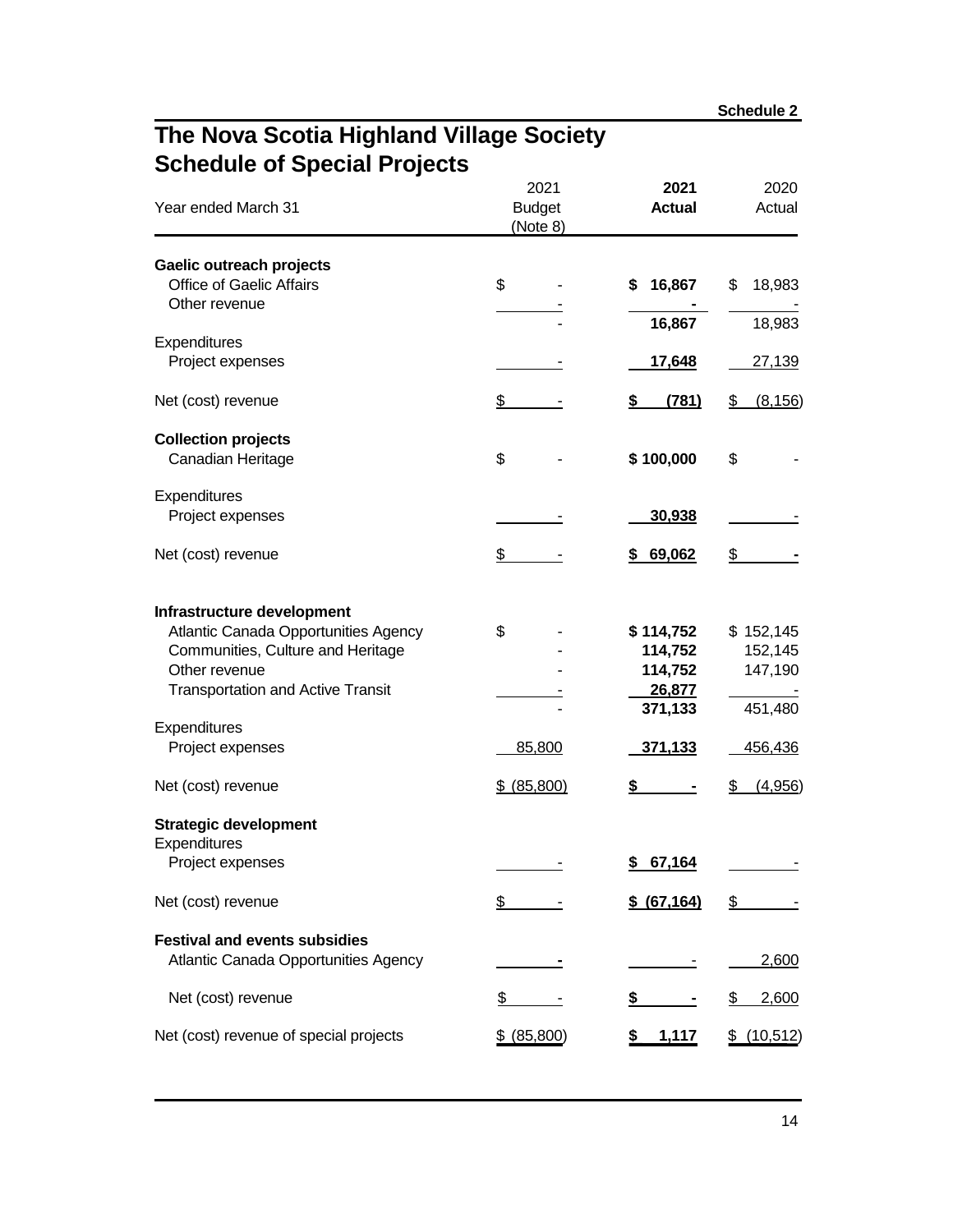### The Nova Scotia Highland Village Society Schedule of Cultural Interpretation and Programming

| Year ended March 31                                                                                                                                  | 2021<br><b>Budget</b><br>(Note 8)     |    | 2021<br>Actual                                     |     | 2020<br>Actual                                          |
|------------------------------------------------------------------------------------------------------------------------------------------------------|---------------------------------------|----|----------------------------------------------------|-----|---------------------------------------------------------|
| An Rubha<br>Animation program<br>Collections management<br>Costume program<br>Farm program<br>Library and research<br>Special programs and workshops | \$<br>2,700<br>11,300<br>500<br>1,500 | \$ | 72<br>4,111<br>306<br>989<br>1.436<br>1,718<br>450 | \$  | 2,666<br>3,133<br>595<br>992<br>6,505<br>1,869<br>6,528 |
|                                                                                                                                                      | 16,000                                | S. | 9,082                                              | \$. | 22,288                                                  |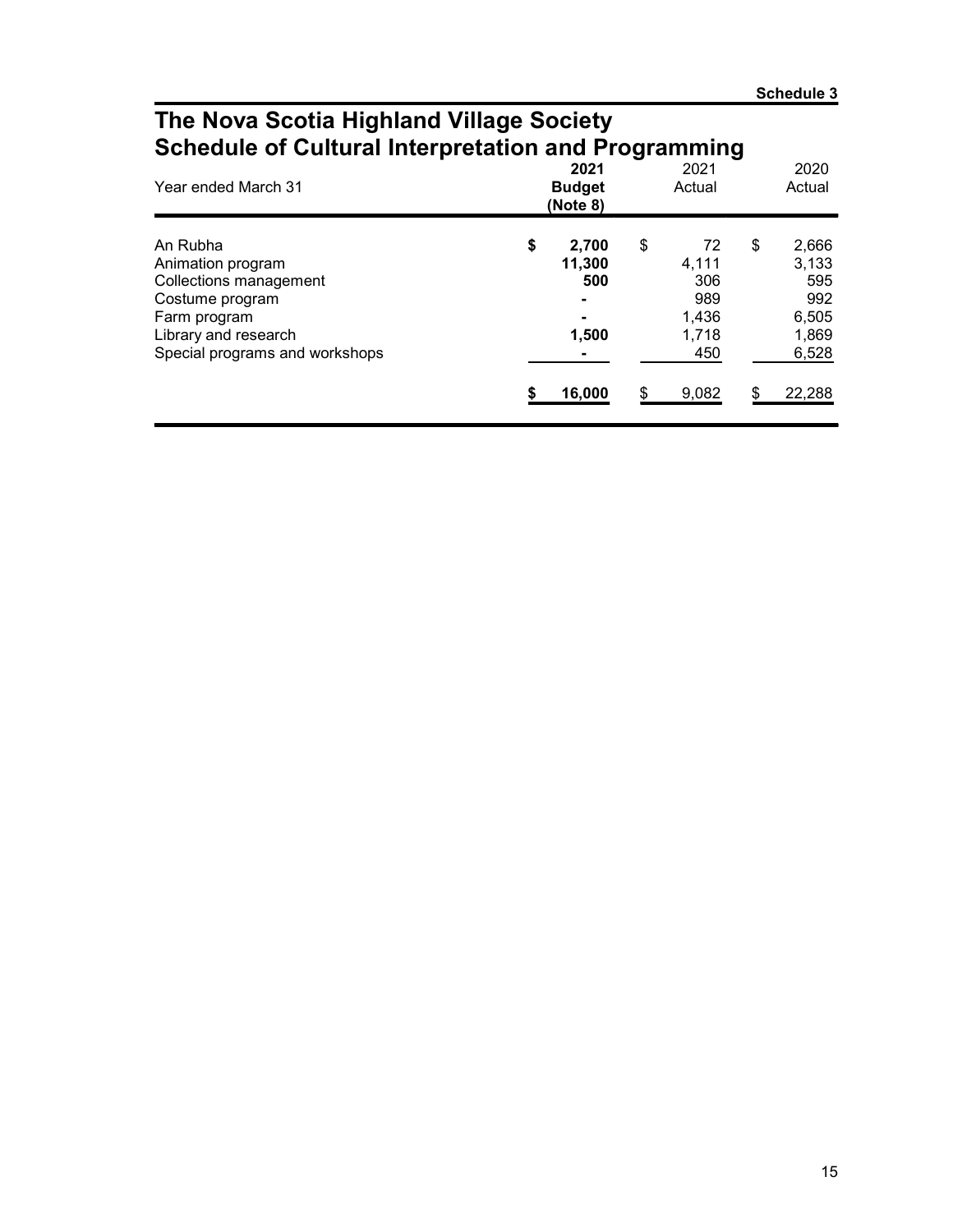### The Nova Scotia Highland Village Society Schedule of Site and Facilities

| Year ended March 31                                                                                               | 2021<br><b>Budget</b><br>(Note 8)               | 2021<br>Actual                                                   |          | 2020<br>Actual                                       |
|-------------------------------------------------------------------------------------------------------------------|-------------------------------------------------|------------------------------------------------------------------|----------|------------------------------------------------------|
| Custodial services and supplies<br>Grounds maintenance<br>Repairs and maintenance<br>Security<br><b>Utilities</b> | \$<br>16,000<br>39,000<br>-<br>20,000<br>75,000 | \$<br>4,106<br>18,173<br>39,740<br>395<br>13,519<br>\$<br>75,933 | \$<br>\$ | 3,271<br>17,388<br>32,013<br>946<br>12,159<br>65,777 |